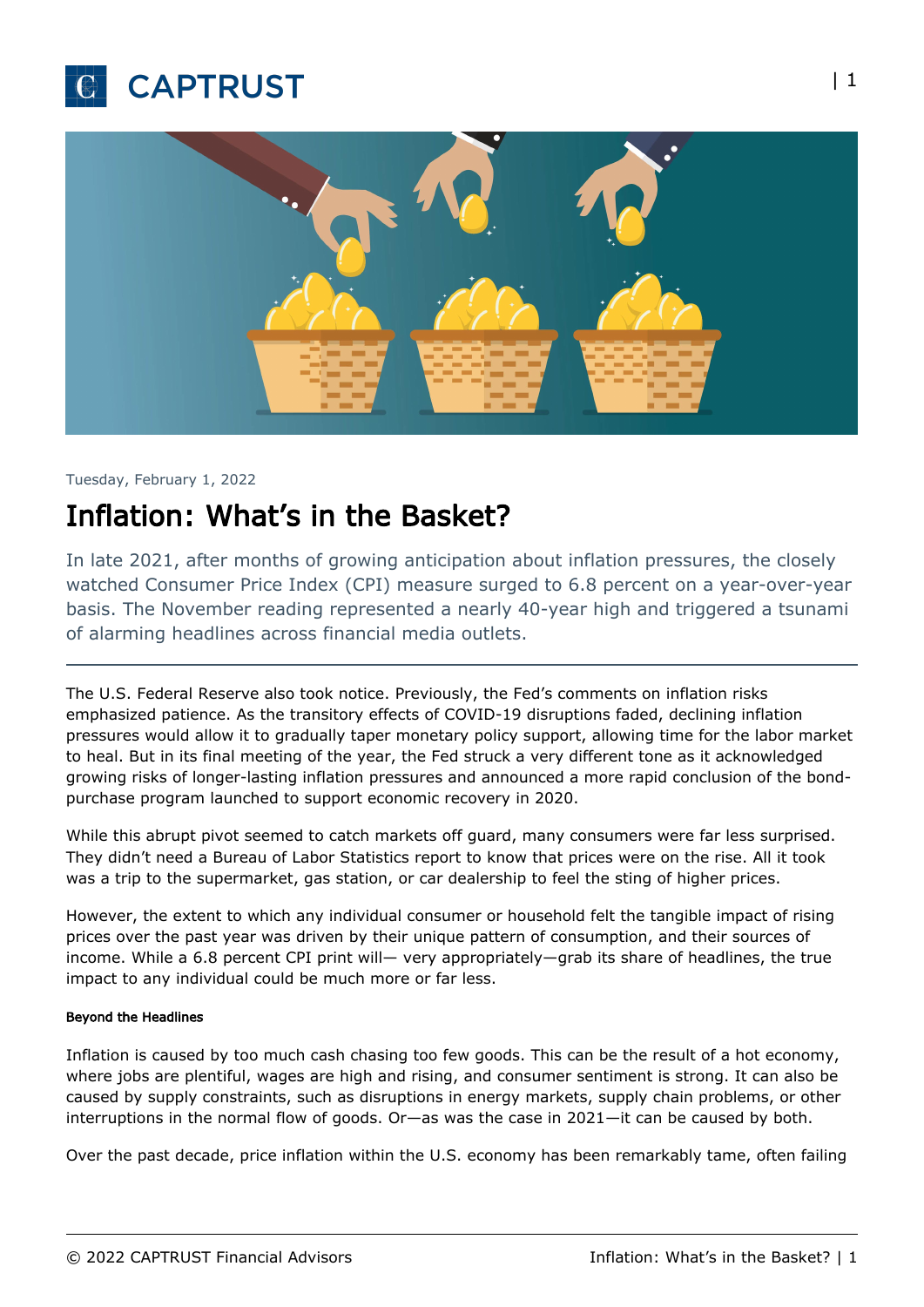

to reach the 2 percent threshold considered healthy for economic stability and growth. Across an entire economy, the expectation for modestly higher prices tomorrow provides incentives for consumers to buy today, providing support for healthy consumer spending and demand.

While that's the macroeconomic effect, inflation's impact can vary considerably from consumer to consumer.

Those who owe money at fixed interest rates—such as mortgages and car loans—can benefit from inflation, as the burden of fixed payments is reduced over time. In contrast, those whose incomes are represented by fixed payments from savings, bond coupons, or pension payments can see their purchasing power fall.

In other words, the true impacts of inflation are highly personal. Ultimately, the presence of price inflation only affects those who choose to or are required to buy at the new, higher prices.

The fact that everyone's experience with inflation is unique illustrates the challenge faced by economists as they attempt to gauge price conditions across an entire economy. The CPI is designed to reflect an abstract, average U.S. consumer across different geographies and categories of age, income, and other characteristics. The U.S. Bureau of Labor Statistics accomplishes this with a market basket of expenditures created through tens of thousands of consumer surveys and detailed spending diaries each year. These expenditures represent more than 200 categories of goods and services, organized into eight major groups.

The basket of expenditures used to calculate CPI in 2021 was based upon expenditure survey data collected several years ago, in 2017 and 2018. And as shown in Figure One, housing, transportation, and food and beverages combine for nearly three-quarters of total expenditures, making the CPI measure (as well as the average consumer's pocketbook) particularly sensitive to changes within these categories.

Figure One: CPI Expenditure Weights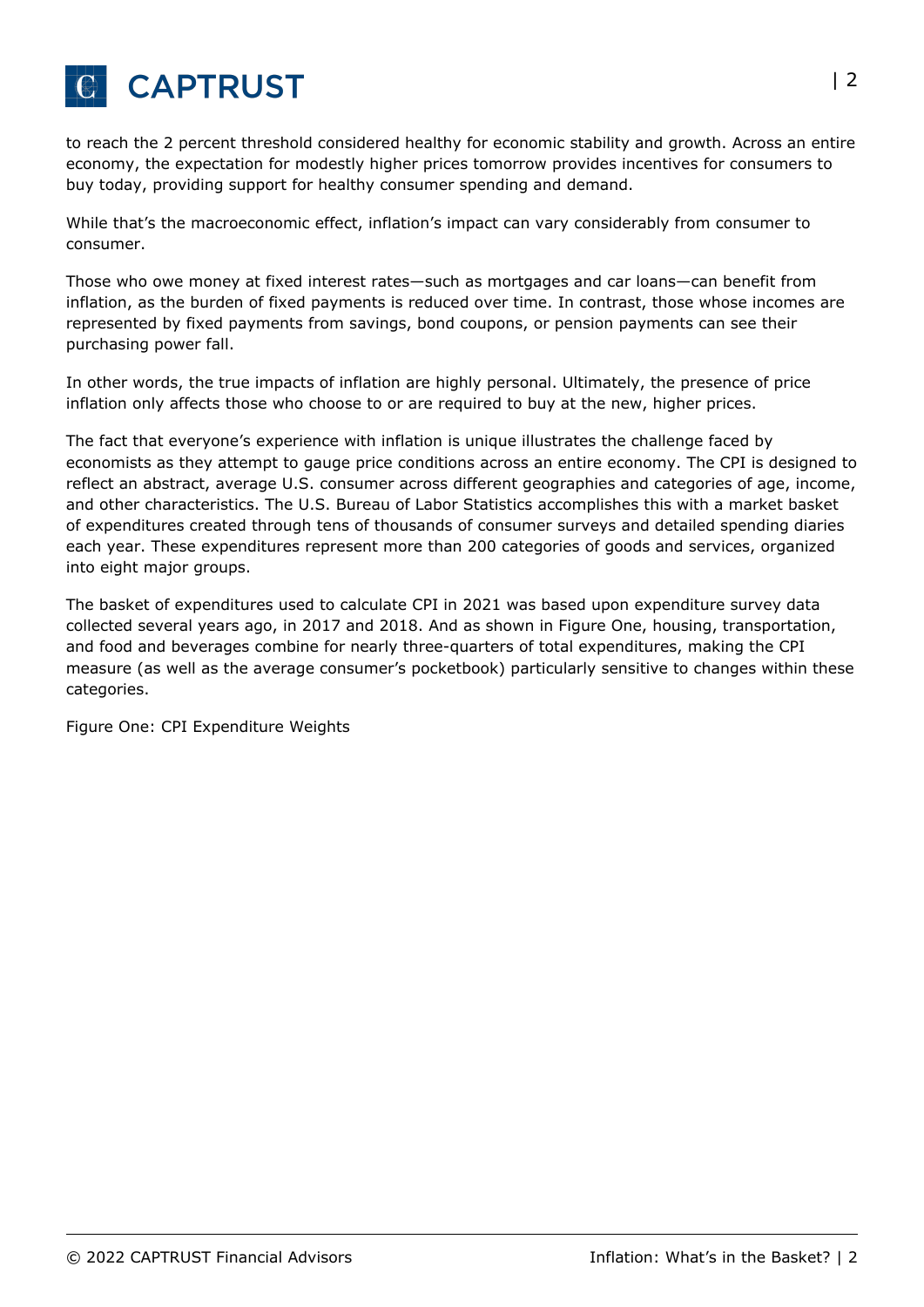



Source: U.S. Bureau of Labor Statistics

Often, changes in prices are spread unevenly across these categories of goods and services. This has been particularly true over the last two years as pandemic conditions radically altered consumer behavior and preferences, the production and distribution capacity for goods, and the ability to deliver services amid social distancing requirements. And depending upon where higher prices crop up, extreme price changes within a few categories can have an outsized influence on the overall level of the index.

This effect played a major role in November's CPI measure, as a relatively small subset of expenditure categories tightly linked to the economic reopening—such as fuel and energy—along with categories most affected by supply chain problems—such as autos—drove most of the year-over-year changes in CPI. As shown in Figure Two, the majority of the change in the November CPI was driven by a handful of categories, representing just 14 percent of total expenditures.

Figure Two: November CPI by Category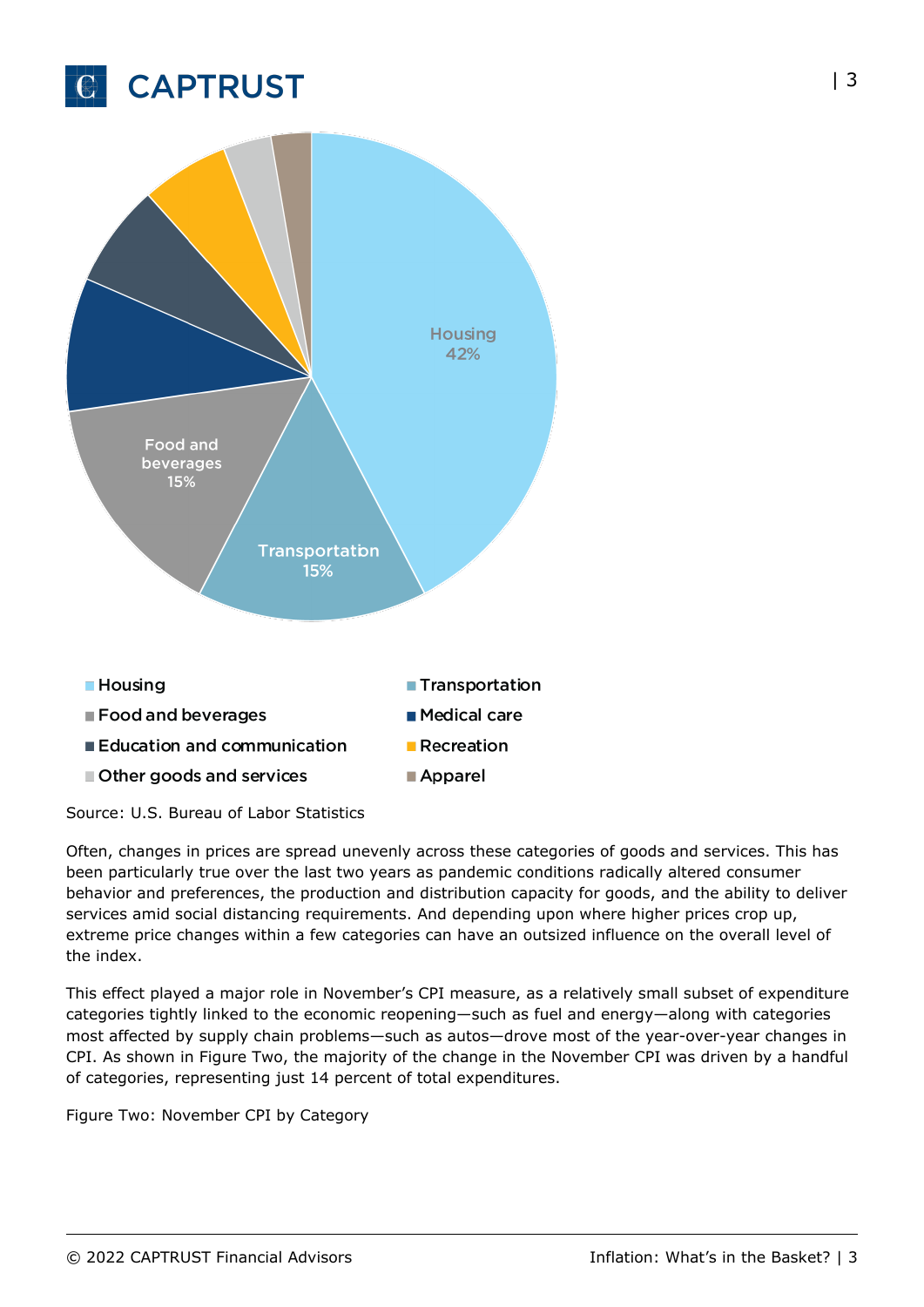

Sources: U.S. Bureau of Labor Statistics, Bloomberg, CAPTRUST Research. Selected categories, spending as a percentage of adjusted average annual expenditures (less cash contributions and personal insurance and pensions).

#### Weights and Measures

This uneven rise in prices seen over the past year means that different groups of consumers have felt the effects of inflation in very different ways. The dramatic rise in new and used car prices seen in 2021 was primarily felt by the consumers and businesses that needed to buy (or chose to sell) a vehicle. Likewise, expenditure patterns can vary considerably across age, income, and other household characteristics—differences that can be examined in detail with Consumer Expenditure Survey data.

For example, Figure Three summarizes the 2020 consumer expenditure survey results that break down average consumer spending as a percentage of adjusted average annual expenditures (less cash contributions, personal insurance, and pensions), across a range of age segments.

Figure Three: Spending by Category and Age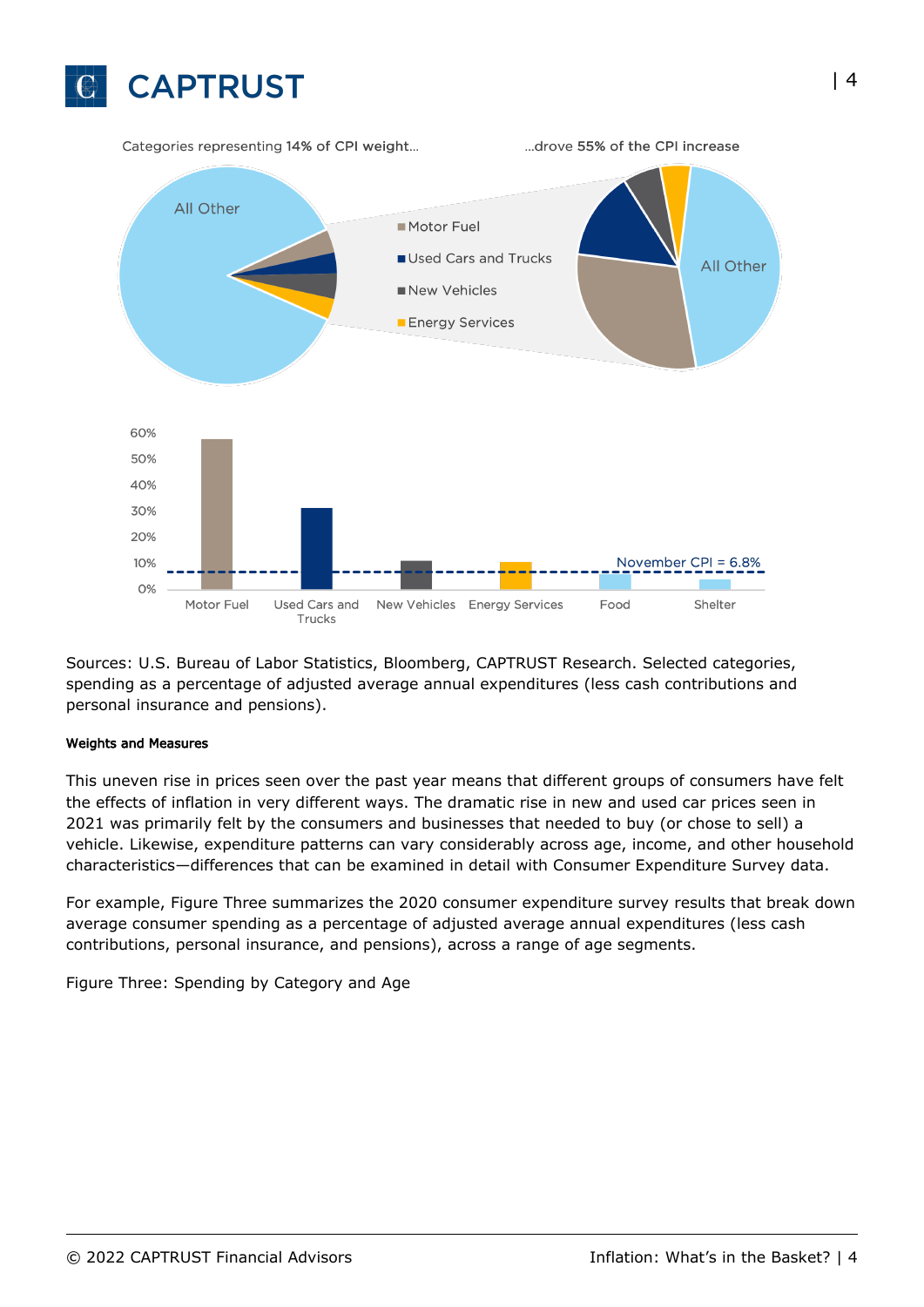

25%



Sources: U.S. Bureau of Labor Statistics (September 2021), CAPTRUST Research

As shown in Figure Three, some spending categories, such as food, don't tend to vary much across age groups, while others—most notably health care, transportation, and education—can differ significantly. This means that price spikes within specific categories of goods and services can have an outsized impact on certain groups.

The availability of such detailed data on consumer expenditures allows us to adjust or reweight the November CPI data to illustrate the impact of inflation on different groups of consumers. Figure Four paints a picture of a very different inflation experience across different groups—even when limited to the broad brushes of age and income. When reweighted by differences in spending patterns, price pressures over the past year have been felt most acutely in households that are younger and within the middle- to high- income bands.

Figure Four: Reweighted November 2021 CPI, by Income Decile and Reweighted November 2021 by Age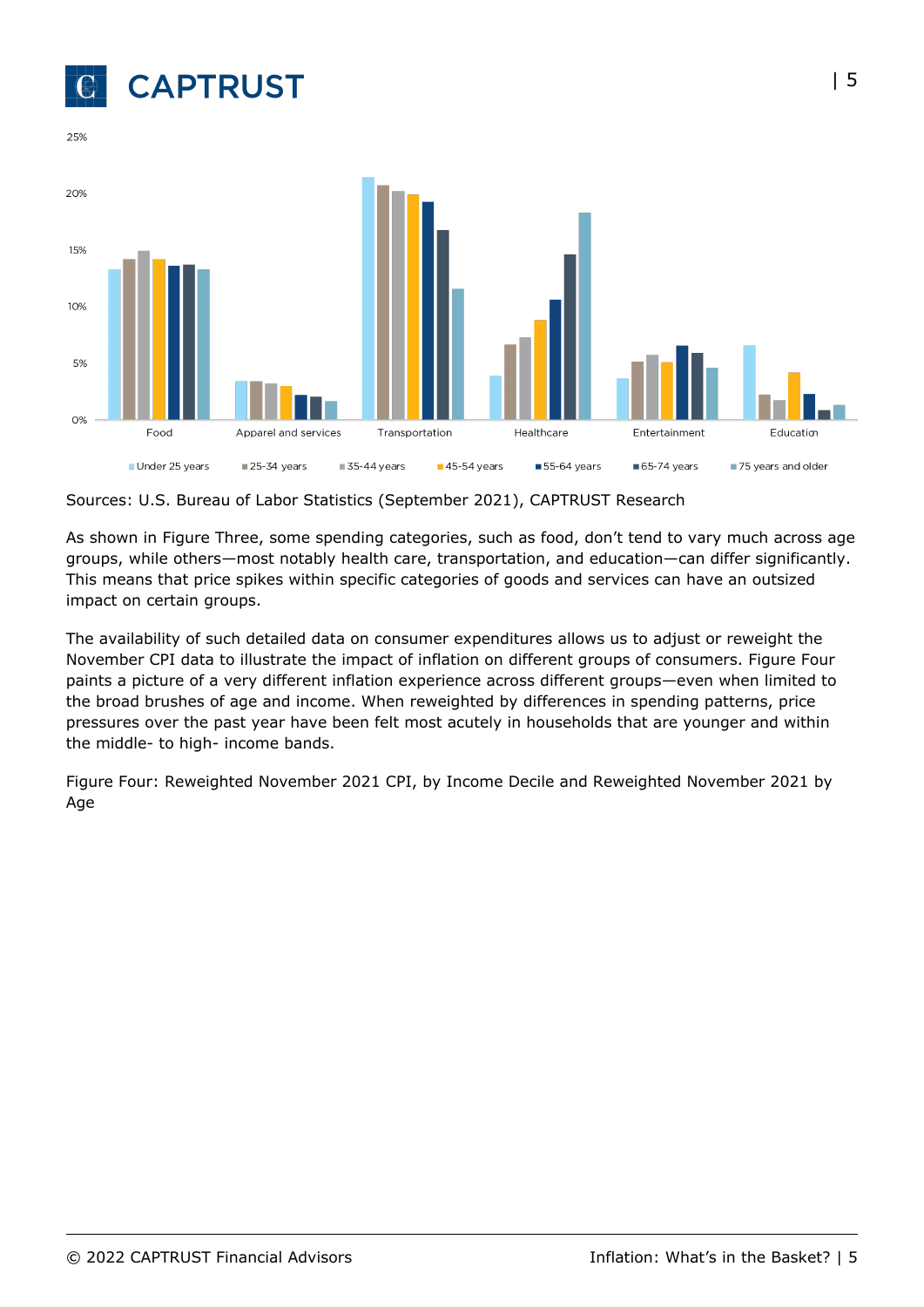





Sources: U.S. Bureau of Labor Statistics, Consumer Expenditure Survey (September 2021), Consumer Price Index for All Urban Consumers retrieved from FRED, Federal Reserve Bank of St. Louis,  $CAPTRUST$  Research<sup>1</sup>

Note that reweighted CPI across all income and age groups of 7.6 percent differs from the November CPI reading of 6.8 percent. This difference is driven by differences in calculation weights due to the different time periods of the expenditure surveys, as well as differences in the populations surveyed (urban consumers for CPI vs. all consumers for the 2020 expenditure data).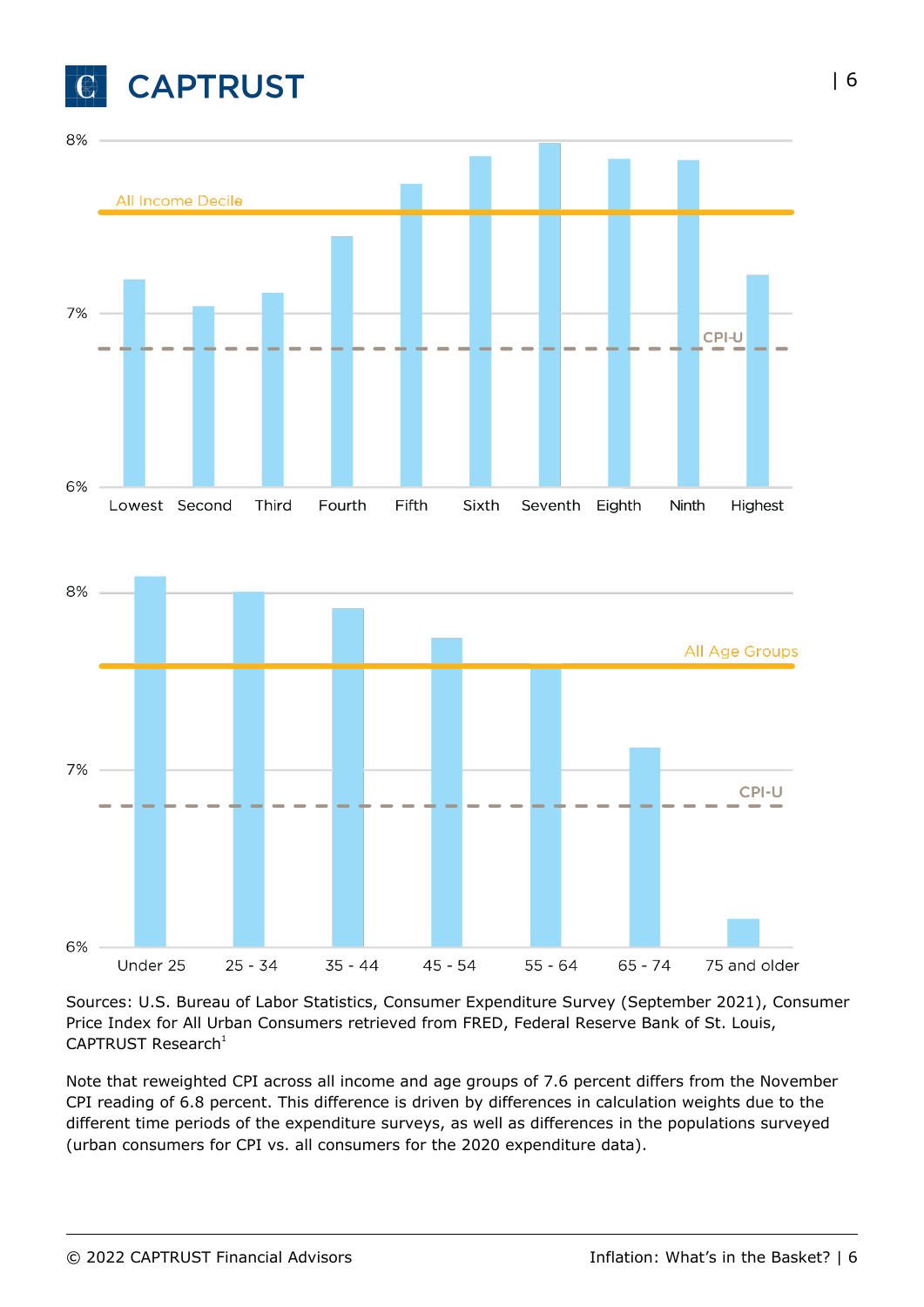

Not surprisingly, the differences in inflation experience across groups is primarily driven by the degree to which each group is exposed to the categories (notably, transportation) that have experienced surprising price increases over the past year. Across income segments, the group with the largest share of transportation costs relative to income was the seventh decile, which includes those with 2020 before-tax income between roughly \$76,000 and \$96,000. When the November CPI results by category are applied to this group, their effective inflation jumps to nearly 8.5 percent.

Similarly, younger consumers tend to spend more of their paychecks on transportation costs relative to older cohorts. Given the complexion of inflation over the past year, this means that younger consumers may have felt the effects of higher prices the most.

The simple exercise above focuses on just one side of the ledger—expenditures—and does not reflect changes in income. If the wages for younger workers increased more than those of other groups, they may still be better off. However, it is still useful in thinking about which groups are more exposed to pockets of inflation as economic conditions change. If inflation pressures were to shift from transportation to health care, for example, as auto prices return to earth while the healthcare system continues to deal with lingering effects of the pandemic, then the inflation burden will likely shift toward older consumers.

But the key takeaway is that everyone's consumption basket—and therefore their personal inflation experience—is a little different. Like any economic statistic, CPI is an abstraction of a system that's far too complex to summarize with a single number, in the same way that no one would use the average daily temperature of the entire country to decide what to wear outside this morning. The experience in Phoenix and Anchorage will be very, very different.

#### Inflation and the Investor

As we move into 2022, there are reasons to believe that many of the inflation pressures described above will begin to ease as pandemic-altered consumption patterns and supply challenges continue to resolve. On the other hand, rising wages and rents may provide continued upward pressure on prices—and as illustrated earlier, changes across categories can affect different groups of people in very different ways.

But in addition to the inflation concerns of consumers are those of investors. Over the past year, one of the most common questions we've heard from investors of all types is: What can we do today to protect portfolios against inflation? As is so frequently the case with investment strategy, there is no silver bullet.

Part of the reason for this is a simple timing mismatch. By its very nature inflation is a long-term threat, which means it cannot be fully addressed with short-term tools. Some of the most commonly cited tools in the inflation toolkit— such as inflation-protected bonds, commodities, and gold—have shown an ability to react to short-term changes in inflation expectations but may also expose investors to other unintended risks or otherwise harm the total portfolio's long-term return potential. Attempts at market timing often do more damage than good, and it can be shortsighted to reposition a portfolio for uncertain short-term risks at the expense of long-term success.

For long-term investors, the single best way to combat inflation is to seek to outgrow it via a diversified growth portfolio that is in line with their goals and risk tolerance.

But what investors can do today is think about what's in their basket and how their consumption and income patterns are likely to change over time. In this way, inflation represents more of a planning